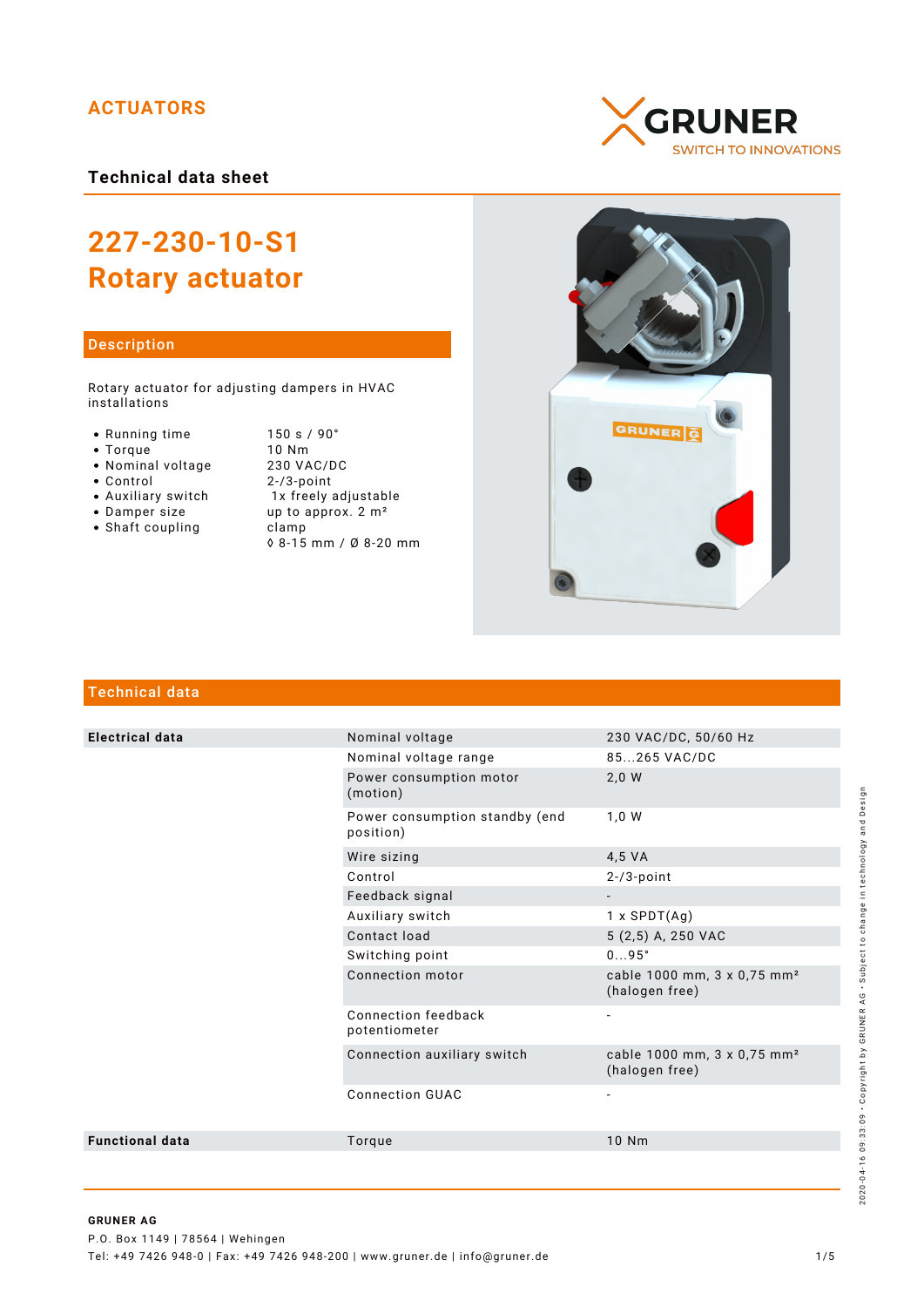

| <b>Technical data</b>  |                                         |                                                                   |
|------------------------|-----------------------------------------|-------------------------------------------------------------------|
|                        |                                         |                                                                   |
| <b>Functional data</b> | Damper size                             | up to approx. $2 \text{ m}^2$                                     |
|                        | Synchronised speed                      | ±5%                                                               |
|                        | Direction of rotation                   | selected by switch                                                |
|                        | Manual override                         | gearing latch disengaged with<br>pushbutton, self-resetting       |
|                        | Angle of rotation                       | 0°max. 95° can be limited with<br>adjustable mechanical end stops |
|                        | Running time                            | 150 s / 90°                                                       |
|                        | Sound power level                       | $<$ 35 dB(A)                                                      |
|                        | Shaft coupling                          | clamp $\sqrt{8}$ -15 mm / Ø 8-20 mm                               |
|                        | Position indication                     | mechanical with pointer                                           |
|                        | Service life                            | $> 60000$ cycles $(0^{\circ}95^{\circ}0^{\circ})$                 |
| <b>Safety</b>          | Protection class                        | II (double insulation)                                            |
|                        | Degree of protection                    | IP 54 (cable downwards)                                           |
|                        | <b>EMC</b>                              | CE (2014/30/EU)                                                   |
|                        | LVD.                                    | CE (2014/35/EU)                                                   |
|                        | <b>RoHS</b>                             | CE (2011/65/EU - 2015/863/EU -<br>2017/2102/EU)                   |
|                        | Mode of operation                       | Typ 1 (EN 60730-1)                                                |
|                        | Rated impulse voltage                   | 4 kV (EN 60730-1)                                                 |
|                        | Control pollution degree                | 3 (EN 60730-1)                                                    |
|                        | Ambient temperature normal<br>operation | $-30^{\circ}$ C +50 $^{\circ}$ C                                  |
|                        | Storage temperature                     | $-30^{\circ}$ C +80 $^{\circ}$ C                                  |
|                        | Ambient humidity                        | 595% r.H., non condensing (EN<br>$60730-1)$                       |
|                        | Maintenance                             | maintenance free                                                  |
| Dimensions / Weight    | <b>Dimensions</b>                       | $115 \times 65 \times 61$ mm                                      |
|                        | Weight                                  | 450 g                                                             |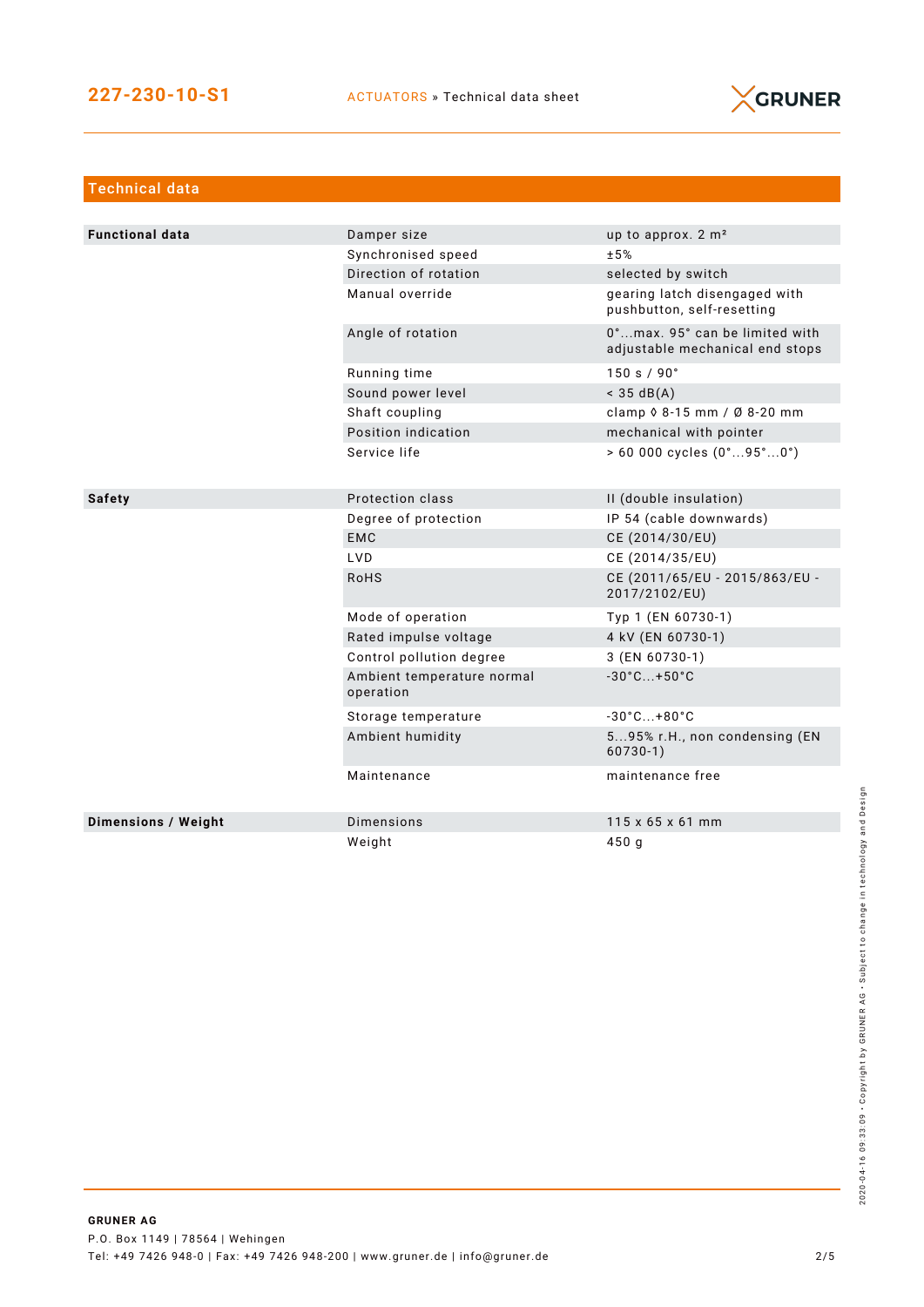

# Functionality / Properties

## **Operating mode**

2 point:

Connect power supply to wire 1+2, actuator drives to position 1. Is also wire 3 connected to the power supply, actuator drives to position 0.

3 point:

Connect power supply to wire 1+2, actuator drives to position 1. Is wire 1+3 connected to the power supply, actuator drives to position 0.

The actuator is overload-proof, requires no limit switches and automatically stops, when the end stop is reached.

#### **Direct mounting**

Simple direct mounting on the damper shaft with a clamp, protection against rotating with enclosed anti-rotation lock or rather at intended attachment points.

### **Manual override**

Manual override with selfresetting pushbutton possible (the gear is disengaged as long as the button is pressed).

#### **Signaling**

The integrated auxiliary switch is freely adjustable in the angle of 0 - 95°. There is activated corresponding to the adjusted angle. The damper position can be checked by the mechanicel pointer.

#### **Mode switch**

Mode switch with two positions at the housing:

R: rotary rotation right / clockwise L: rotary rotation left / counter clockwise

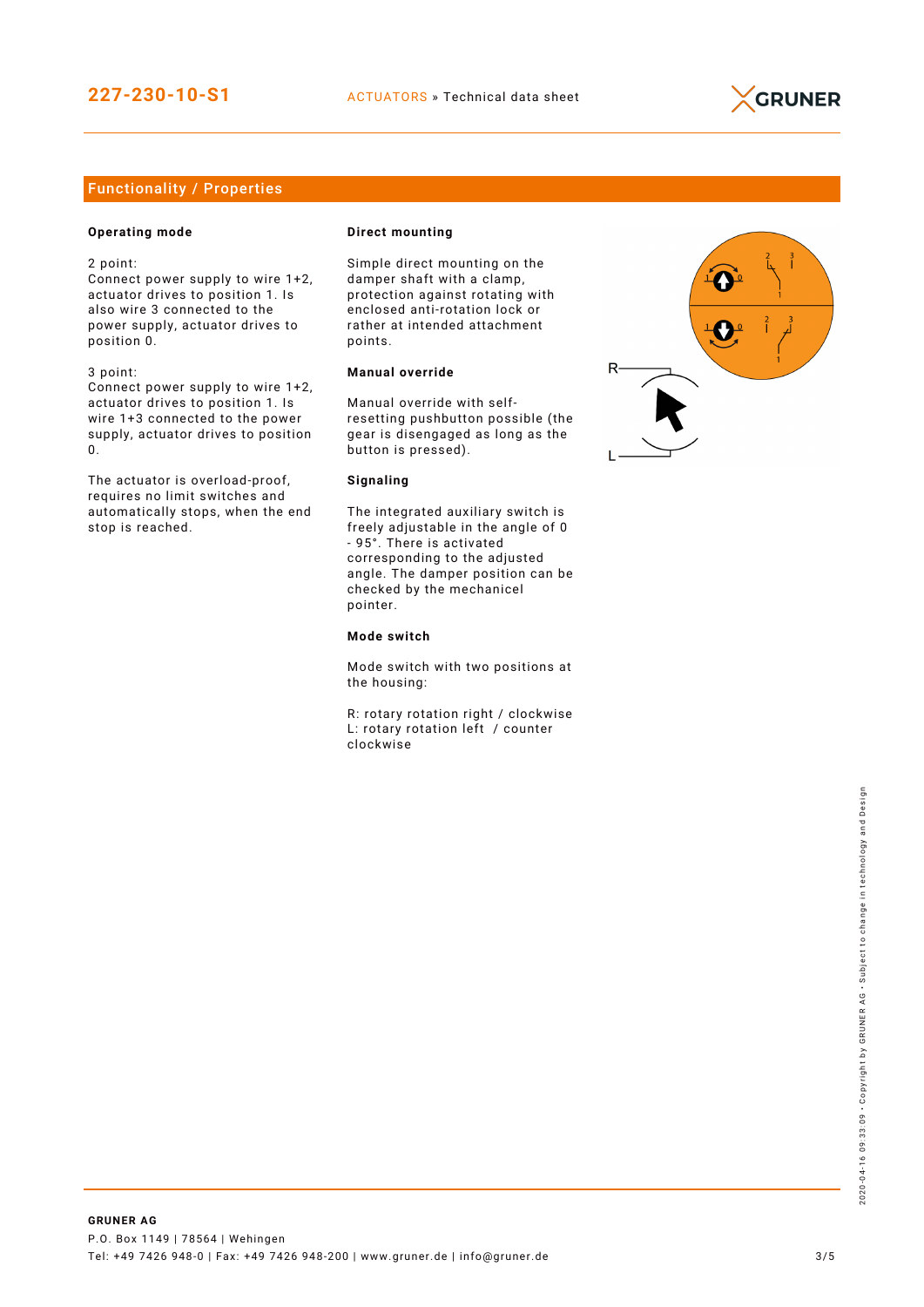

# Connector / Security Note



## **Safety remarks**

- Caution: power supply voltage!
- The device is not allowed to be used outside the specified field of application, especially in airplanes.
- It may only be installed by suitably trained personnel. Any legal regulations or regulations issued by authorities must be observed during assembly.
- The device may only be opened at the manufacturer´s site.
- The device is not allowed to be disposed of as household refuse. All locally valid regulations and requirements must be observed.
- When calculating the required torque, the specifications supplied by the damper manufacturer´s (crosssection, design, installation site), and the air flow conditions must be observed.